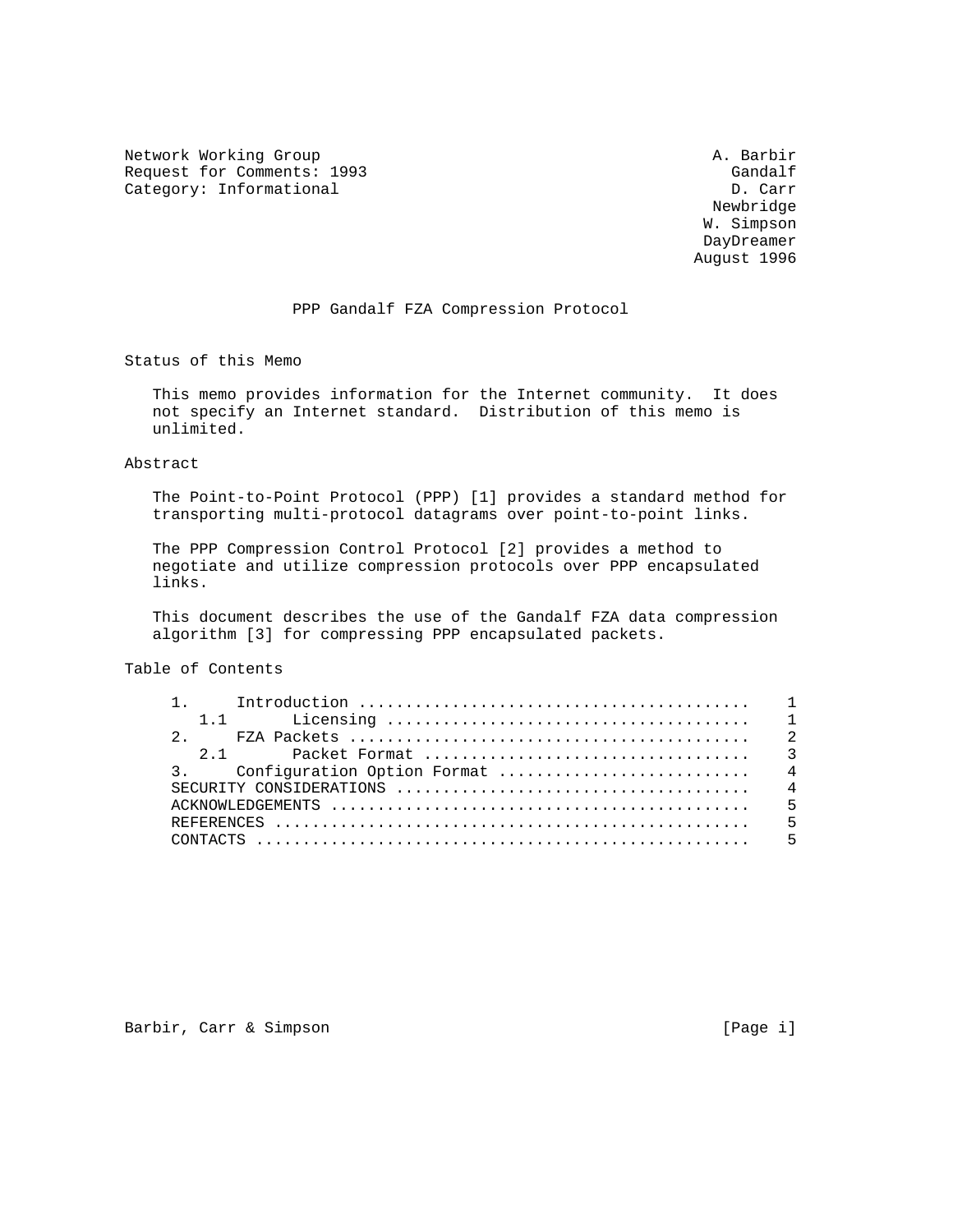# 1. Introduction

 FZA is a high performance LZ [4] derivative that maximizes compression at the expense of memory and CPU. Compression performance can be adjusted based on CPU and memory available.

 Multiple PPP packets can be combined in a single compressed frame, or a single PPP packet can be spread across multiple frames.

## 1.1. Licensing

 Source and object licenses are available on a non-discriminatory basis for either a royalty or fixed price arrangement. Patent indemnity is included with the license.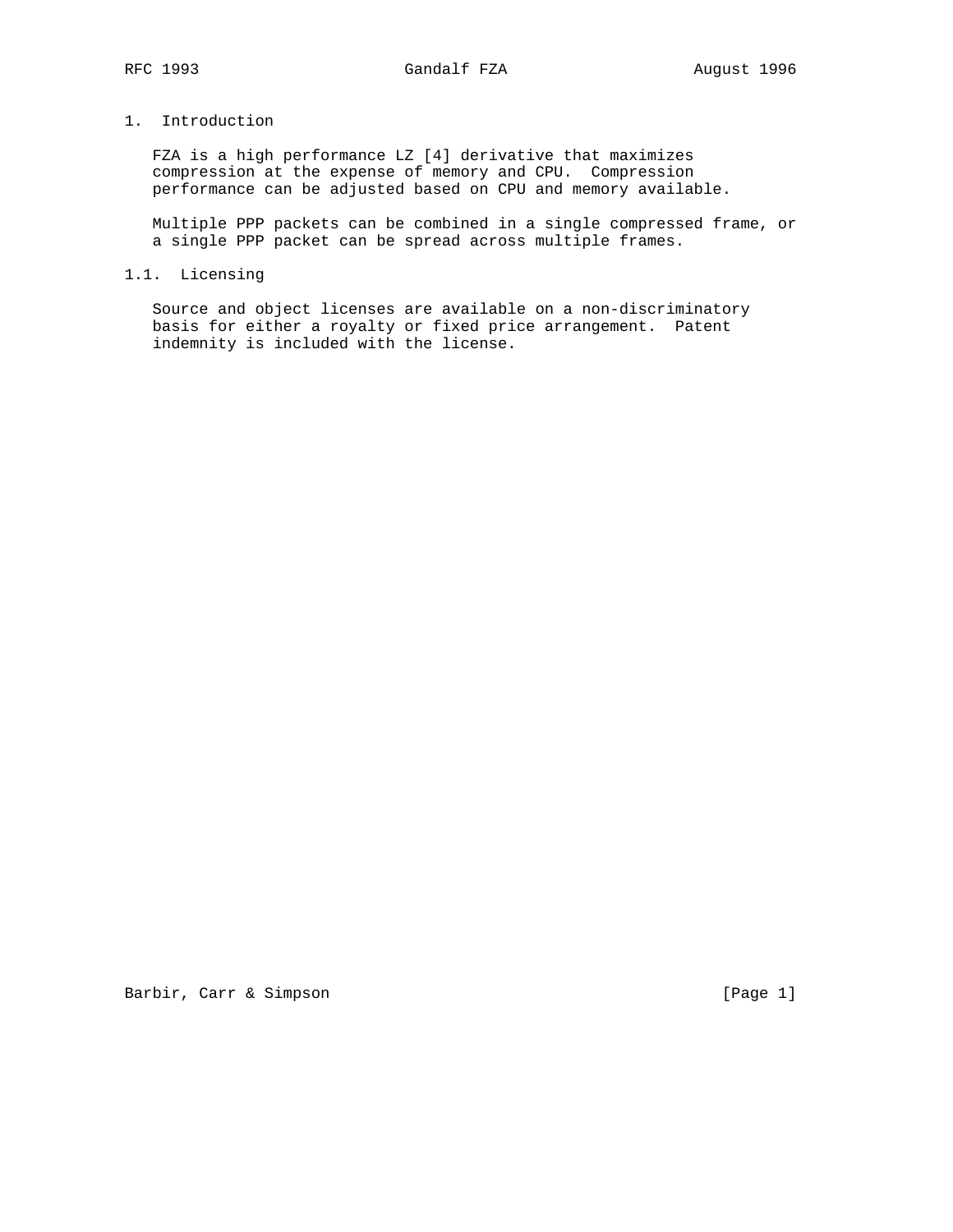# 2. FZA Packets

 Before any FZA packets may be communicated, PPP must reach the Network-Layer Protocol phase.

 When the Compression Control Protocol (CCP) has reached the Opened state, and FZA is negotiated as the primary compression algorithm, the PPP Protocol field indicates type hex 00FB (link compressed datagram), or type hex 00FD (compressed datagram).

 The maximum length of the FZA datagram transmitted over a PPP link is the same as the maximum length of the Information field of a PPP encapsulated packet.

#### Padding

 The FZA packets require the negotiation of the Self-Describing- Padding Configuration Option [5] at LCP Link Establishment.

Reliability and Sequencing

 The FZA algorithm expects a reliable link, as described in "PPP Reliable Transmission" [6].

FZA expects the packets to be delivered in sequence.

Data Expansion

 The maximum expansion of Gandalf FZA is 2:1. However, typical expansion on pre-compressed data is 1.01:1. Expanded data is sent to maintain the integrity of the compression history.

 When the expansion exceeds the size of the peer's Maximum Receive Unit for the link, the expanded packet is sent in multiple PPP frames. The compressed data contains an indication of the end of the original packet.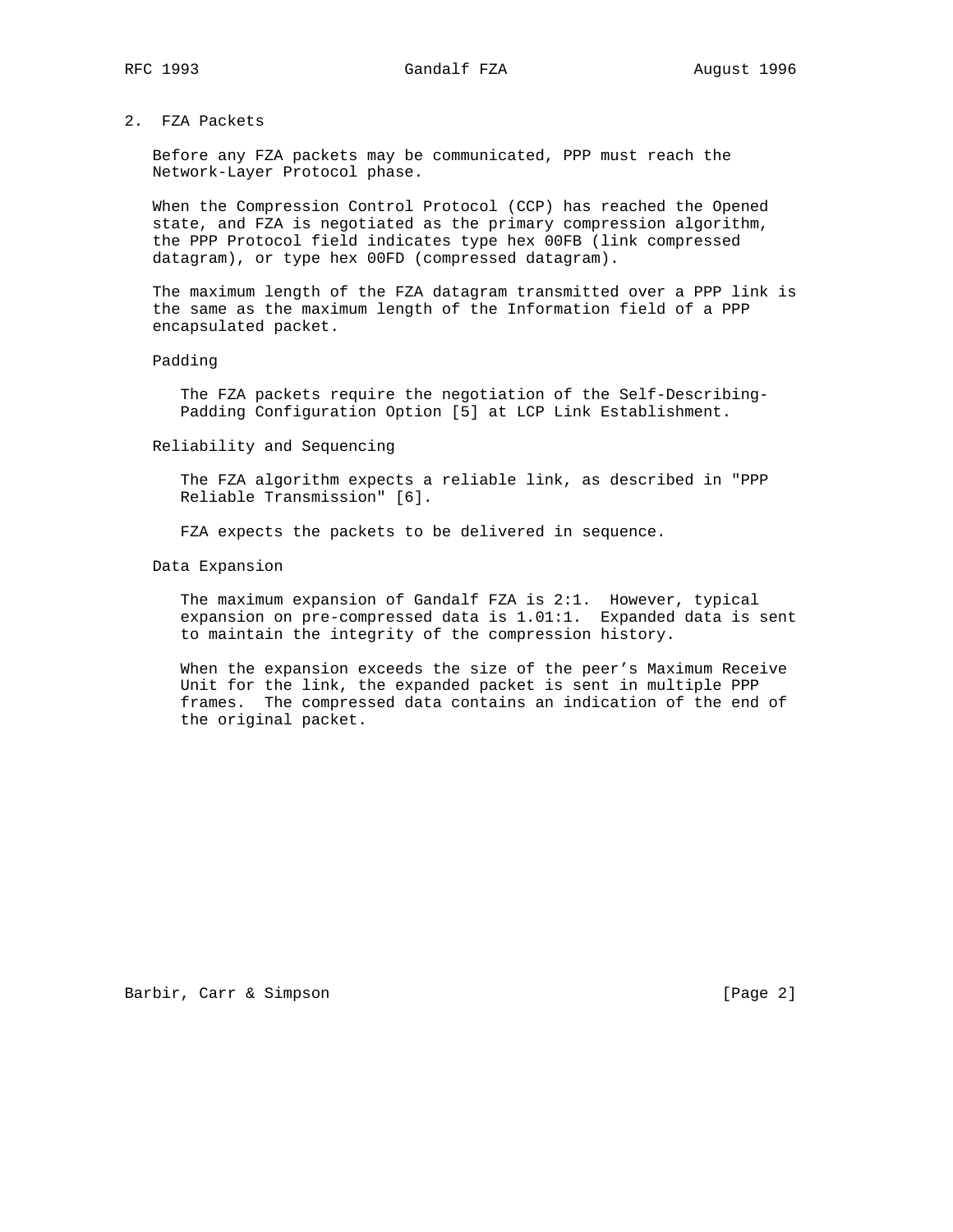# 2.1. Packet Format

 A summary of the Gandalf FZA packet format is shown below. The fields are transmitted from left to right.

 +-+-+-+-+-+-+-+-+-+-+-+-+-+-+-+-+-+-+-+-+-+-+-+-+-+-+-+-+-+-+-+-+ PPP Protocol  $\vert$  Compressed Data ... +-+-+-+-+-+-+-+-+-+-+-+-+-+-+-+-+-+-+-+-+-+-+-+-+-+-+-+-+-+-+-+-+

PPP Protocol

 One or two octets. The PPP Protocol field is described in the Point-to-Point Protocol Encapsulation [1].

 Type 00FD is used when the PPP multilink protocol is not used, and/or "inside" a multilink bundle. Type 00FB is used "outside" multilink, to compress independently on individual links of a multilink bundle. This value MAY be compressed when LCP Protocol-Field-Compression is negotiated.

Compressed Data

One or more octets. The compressed PPP encapsulated packet(s).

 Prior to compression, the uncompressed data begins with the original PPP Protocol number. This value MAY be compressed when LCP Protocol-Field-Compression is negotiated.

 The original Protocol number is followed by the original Information field. The length of the original Information field before compression MUST NOT exceed the link Maximum Receive Unit (MRU).

 PPP Link Control Protocol packets MUST NOT be sent within compressed data.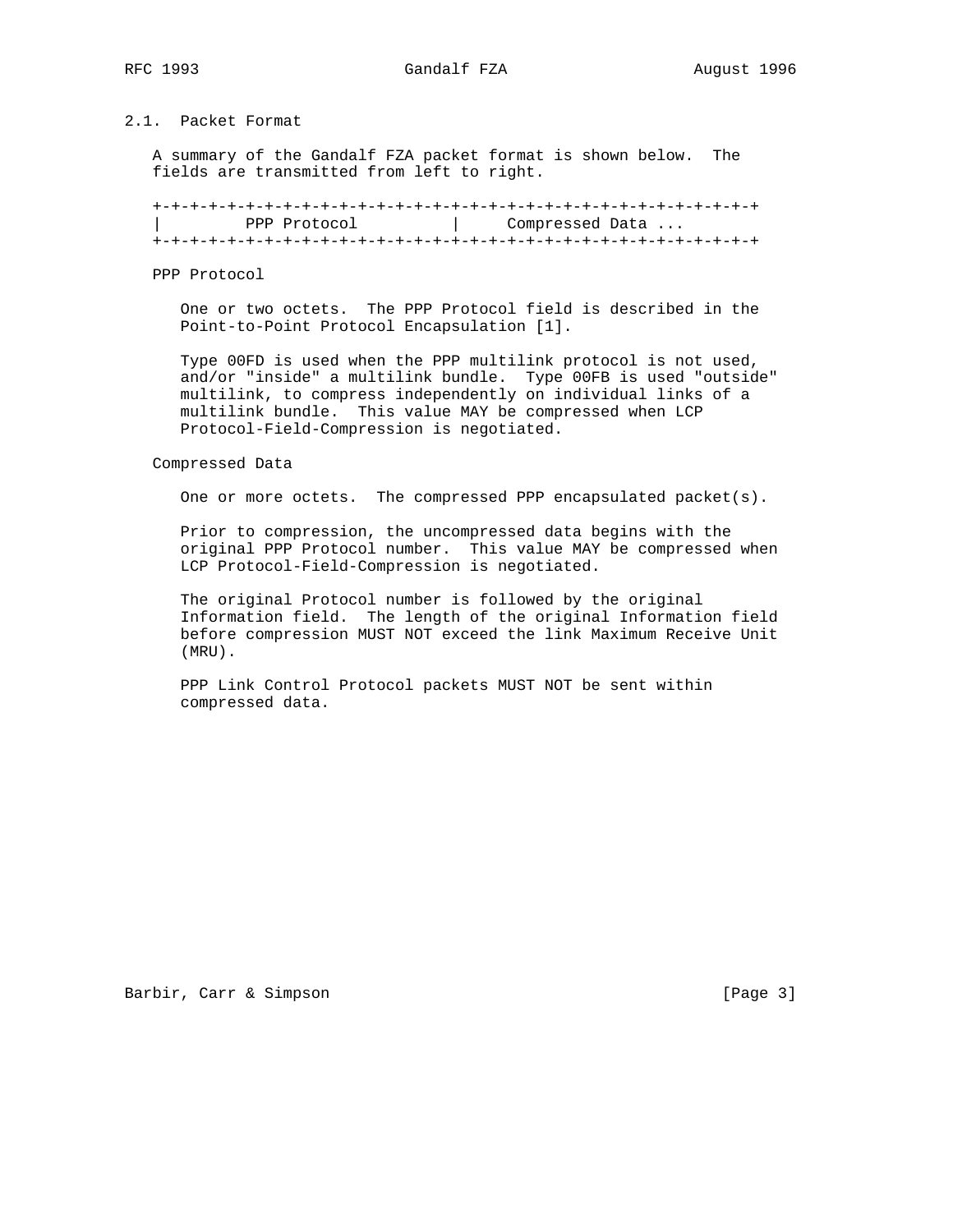## 3. Configuration Option Format

Description

 The CCP Gandalf-FZA Configuration Option negotiates the use of Gandalf FZA on the link. By default or ultimate disagreement, no compression is used.

 A summary of the Gandalf-FZA Configuration Option format is shown below. The fields are transmitted from left to right.

 +-+-+-+-+-+-+-+-+-+-+-+-+-+-+-+-+-+-+-+-+-+-+-+-+-+-+-+-+-+-+-+-+ Length | History | Version ... +-+-+-+-+-+-+-+-+-+-+-+-+-+-+-+-+-+-+-+-+-+-+-+-+-+-+-+-+-+-+-+-+

Type

19

Length

 $>= 3$ 

### History

 One octet. The History field specifies the maximum size of the compression history in powers of 2. Valid values range from 12 to 15.

 The peer is not required to send as many histories as the implementation indicates that it can accept.

#### Version

 Zero or more octets of additional configuration information. Any implementation that does not implement this information MUST send a Configure-Nak without this field.

The Version field is not present for FZA.

 The Version field is a single octet containing the value 1 for FZA+.

#### Security Considerations

Security issues are not discussed in this memo.

Barbir, Carr & Simpson [Page 4]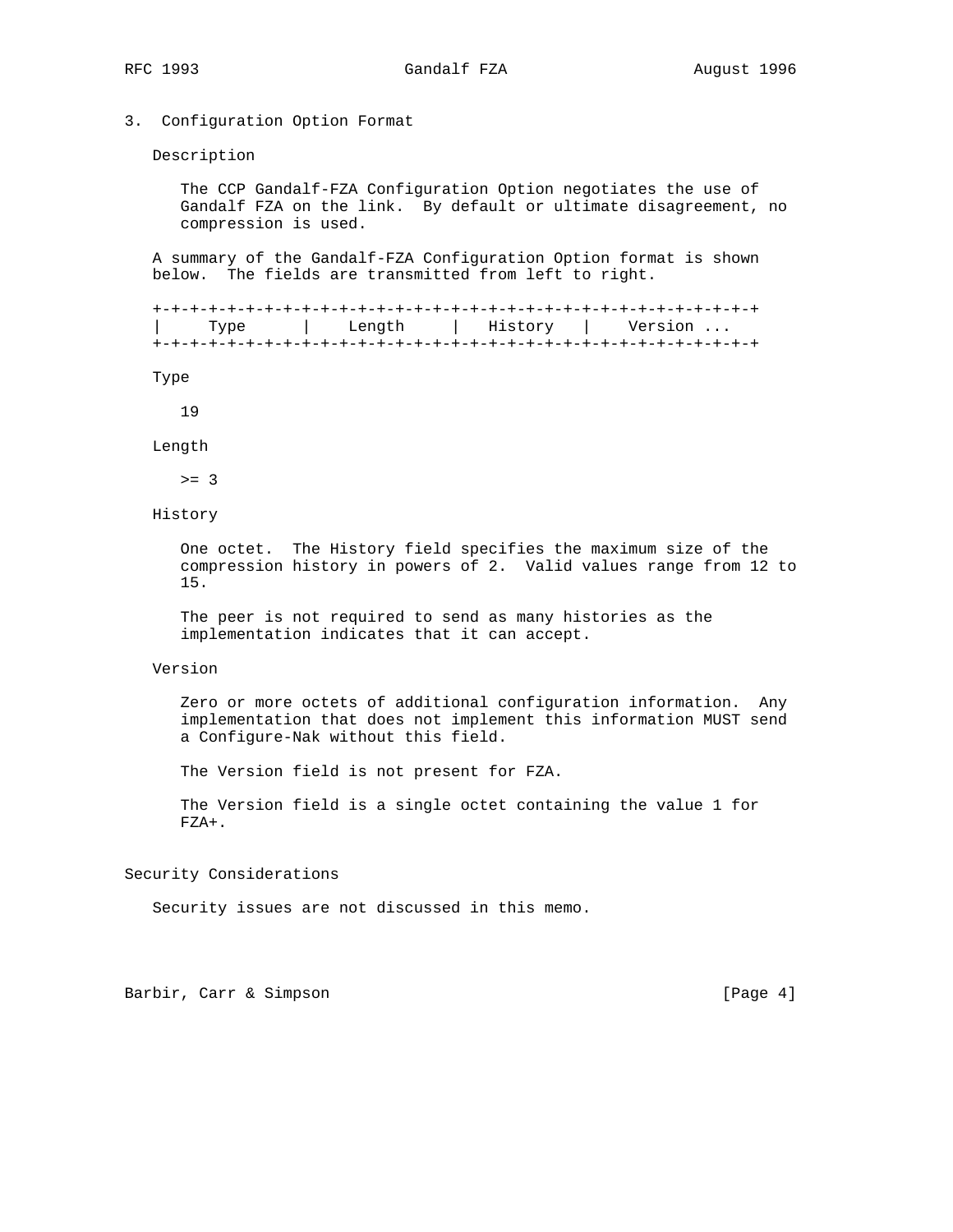Acknowledgements

FZA was developed by David Carr while at Gandalf Data Limited.

FZA+ was an improvement by Abbie Barbir.

Editting and formatting by William Simpson.

## References

- [1] Simpson, W., Editor, "The Point-to-Point Protocol (PPP)", STD 51, RFC 1661, DayDreamer, July 1994.
- [2] Rand, D., "The PPP Compression Control Protocol (CCP)", RFC 1962, Novell, June 1996.
- [3] Barbir, A., "A New Fast Approximate Arithmetic Coder", Proceedings of IEEE 28th SouthEastern Symposium on Systems Theory (SSST), Baton Rouge, Louisiana, pages 482-486, April 1996.
- [4] Lempel, A. and Ziv, J., "A Universal Algorithm for Sequential Data Compression", IEEE Transactions On Information Theory, Vol. IT-23, No. 3, May 1977.
- [5] Simpson, W., Editor, "PPP LCP Extensions", RFC 1570, DayDreamer, January 1994.
- [6] Rand, D., "PPP Reliable Transmission", RFC 1663, Novell, July 1994.

## Contacts

Licensing queries should be directed to:

 Michael Williams Director of Business Development Gandalf Data Limited 130 Colonnade Road South Napean, Ontario, Canada K2E 7M4 (613) 274-6500 ext 6575

Barbir, Carr & Simpson [Page 5]